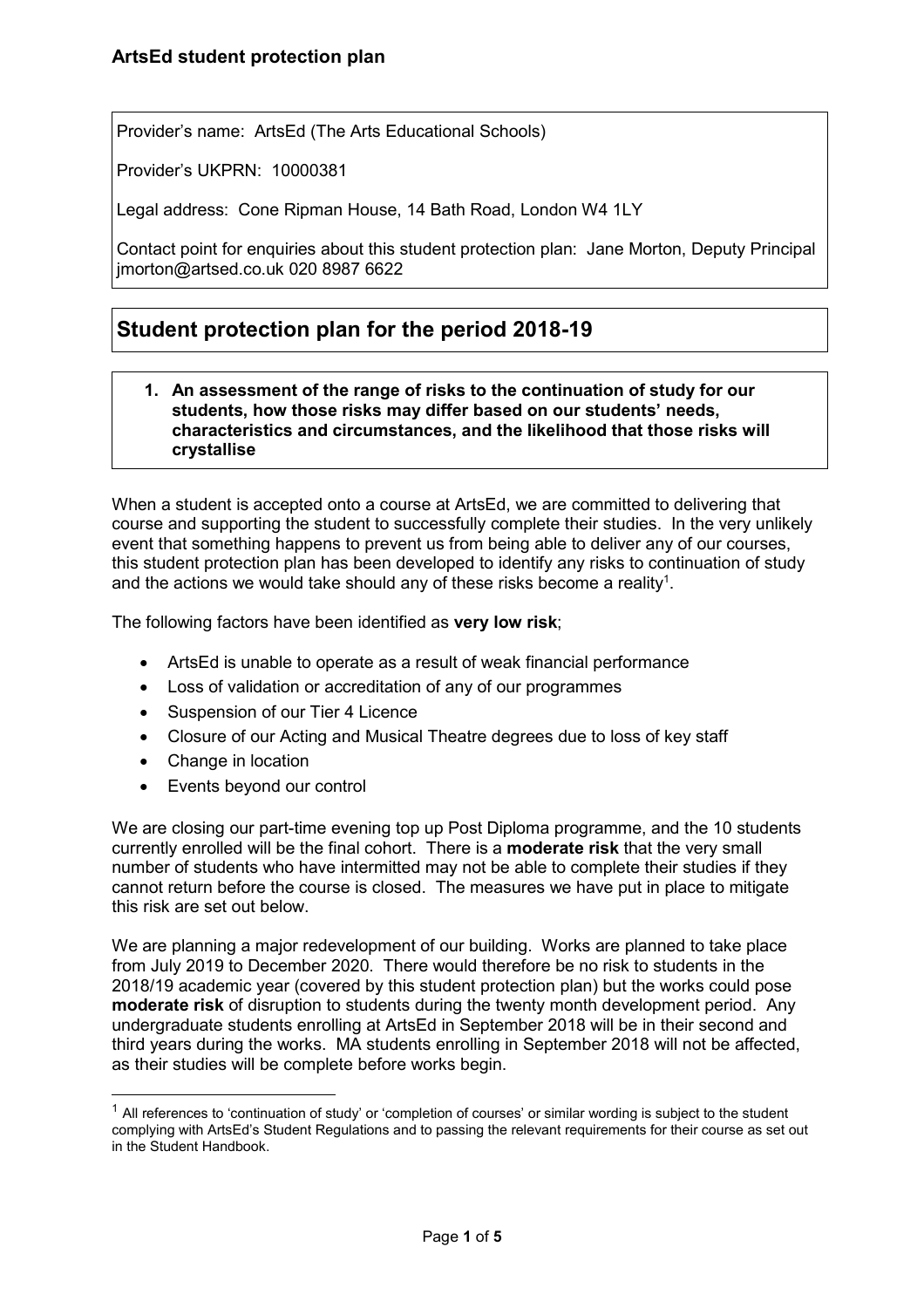## **2. The measures that you have put in place to mitigate those risks that you consider to be reasonably likely to crystallise**

The body with ultimate decision making powers at ArtsEd is the Board of Trustees, which delegates responsibility for day-to-day operations to the Senior Strategy Team, led by the Principal. We operate a risk register, which is updated whenever new risks are identified. The risk register is a standing item on the agenda for at least one meeting of the Board of Trustees each year, which ensures that governors and senior managers are aware of any risks to operations and have formulated strategies to mitigate those risks.

#### *Risks associated with weak financial performance*

The risk that ArtsEd is unable to operate is very low because our financial performance has been secure for many years and is projected to remain so for the foreseeable future. In addition to private fee income, and some smaller income streams such as outside hires of ArtsEd studios when not in use for core courses, we currently receive income in excess of £1.25m in Dance and Drama award funding from the Education and Skills Funding Agency. The costs associated with our planned building project have been carefully budgeted for, including a contingency.

The Board of Trustees receive detailed financial reports every term and together with management are well positioned to take any corrective actions necessary well in advance of any financial problem arising. In short ArtsEd has very secure and robust finances which are open to challenge by suitably qualified Trustees.

#### *Loss of designation, accreditation or validation*

We consistently meet all external requiatory requirements. We underwent a successful Higher Education Review (Alternative Providers) in October 2017, which confirmed the quality and academic standards of our degrees. All indicators demonstrate the strength of the programmes and success of the students: retention, progression and achievement statistics are very high, our overall student satisfaction rating in the 2018 NSS survey was 95%, and our graduate destinations continue to demonstrate our students' success at gaining employment in their chosen fields.

ArtsEd's vocational courses are fully accredited by the Council for Dance, Drama and Musical Theatre (CDMT) which ensures the provision of high quality professional training. Full accreditation is only awarded to those schools and colleges that have successfully undertaken a thorough and comprehensive, institutional level review of provision by a panel of CDMT nominated industry experts.

We have a strong and long-standing relationship with our validating partner, City, University of London, going back to 2001, and our agreement with them, should there be any future change to validation arrangements, is to support our students to complete their studies, either by 'teaching out' or by helping us to find an alternative validating university. Furthermore, the government's higher education regulator the Office for Students can be called upon either to help broker a new agreement, or to become the 'validator of last resort.'

# *Suspension of Tier 4 Licence*

We regularly review our processes to ensure that we comply with Home Office regulations and consistently pass the compliance assessment. We do not recruit overseas and have very small numbers of overseas students enrolled on any of our programmes. We are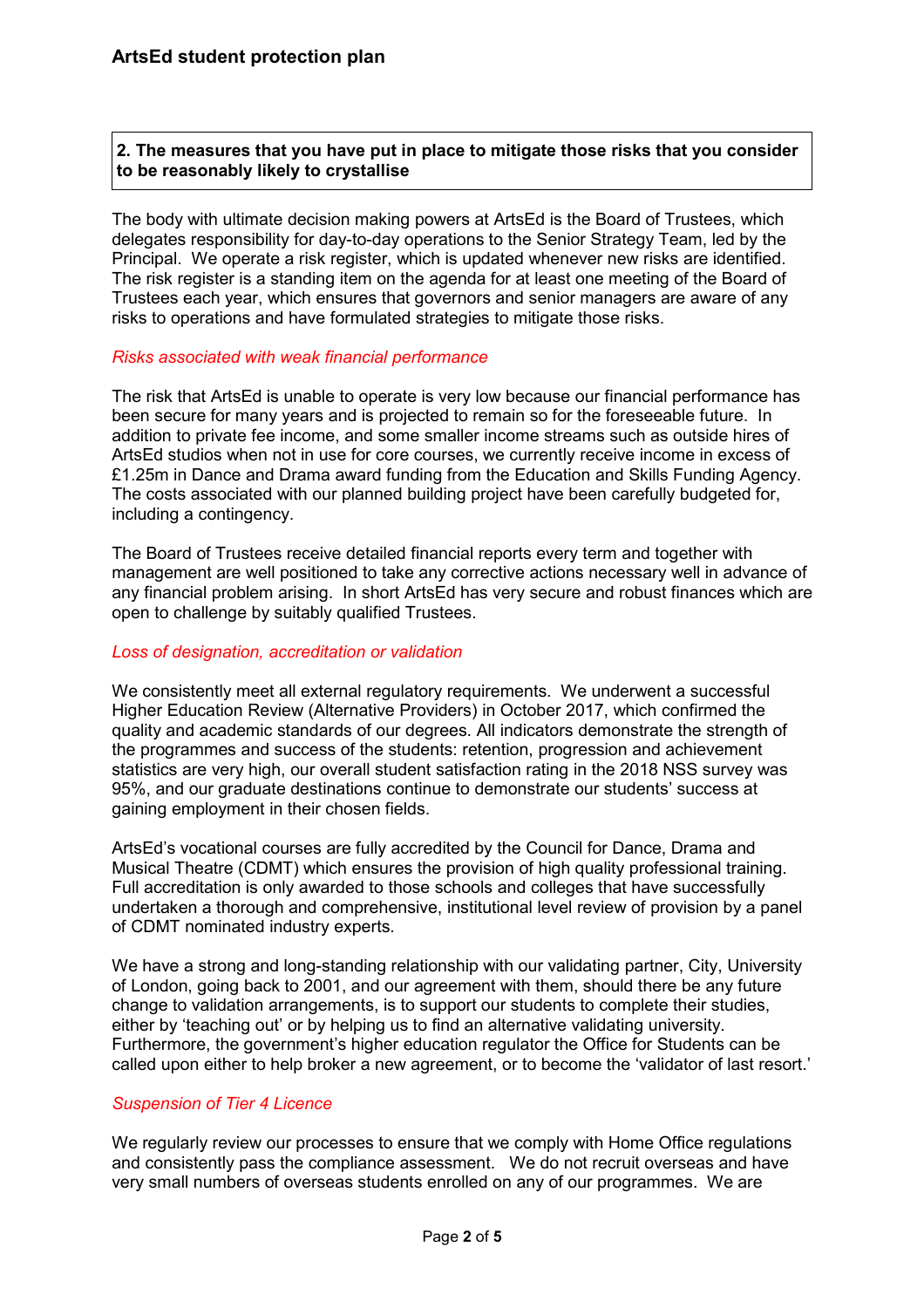# **ArtsEd student protection plan**

therefore confident that if our Tier 4 License was suspended we could work with the Home Office to offer individual support to these students to complete their studies or to help them transfer to another similar provider.

#### *Closure of programmes due to loss of key staff*

We have a proven track record as a small, specialist provider of conservatoire Acting and Musical Theatre training. The risk that we are no longer able to deliver programmes or material components of our courses, or that we may lose key staff (due to illness, bereavement etc) in these highly specialised areas is very low for the following reasons:

- the programmes are led and taught by an integrated team of academic staff comprising over 30 specialist technical tutors, enhanced by the involvement of over 45 freelance industry practitioners
- we have very strong industry links and appropriate HR policies and recruitment procedures in place, including succession planning, to enable us to replace staff as and when necessary

#### *Change in location*

The risk that we will no longer deliver courses at our Chiswick campus in the next three years is very low because we are committed to a major redevelopment of the site (see 'planned building project' below).

#### *Events beyond our control*

Our Terms and Conditions set out events that are beyond our reasonable control (often known as 'Force Majeure'), and the reasonable steps that we would take to minimise disruption to your studies should such events arise. We have begun work on a disaster recovery plan, which will be in operation by July 2019.

#### *Risks associated with the planned building project:*

Detailed contingency plans to manage any disruption are in hand, which could involve moving affected operations to temporary alternative sites and other locations in the area where suitable accommodation is available. All the necessary standby options will be in place before the contractors start on site.

Detailed planning work has been undertaken by the Project Manager, in consultation with the Senior Strategy Team, and reviewed by the Board of Trustees, to ensure delivery of programmes and high quality student experience. The building project will be led by a subcommittee of the Board of Trustees, the Project Board, who will keep students informed with progress at each stage. The building plans have included detailed searches for any problem that could delay the construction process once it has begun, and no unusual or unexpected problems have been identified. In addition we have business interruption insurance to cover the loss of income if a disaster prevents us from being able to operate.

We have experience of successfully managing such projects in the recent past, having completed another major building project in 2014. We built a new theatre, tv studios, disabled access and wardrobe store without losing a single day of teaching and with minimal disruption to students and staff.

All prospective students who apply for places during the 2018/19 academic year for entry in September 2019 will be informed about the planned works before they make the decision to take up the offer of places.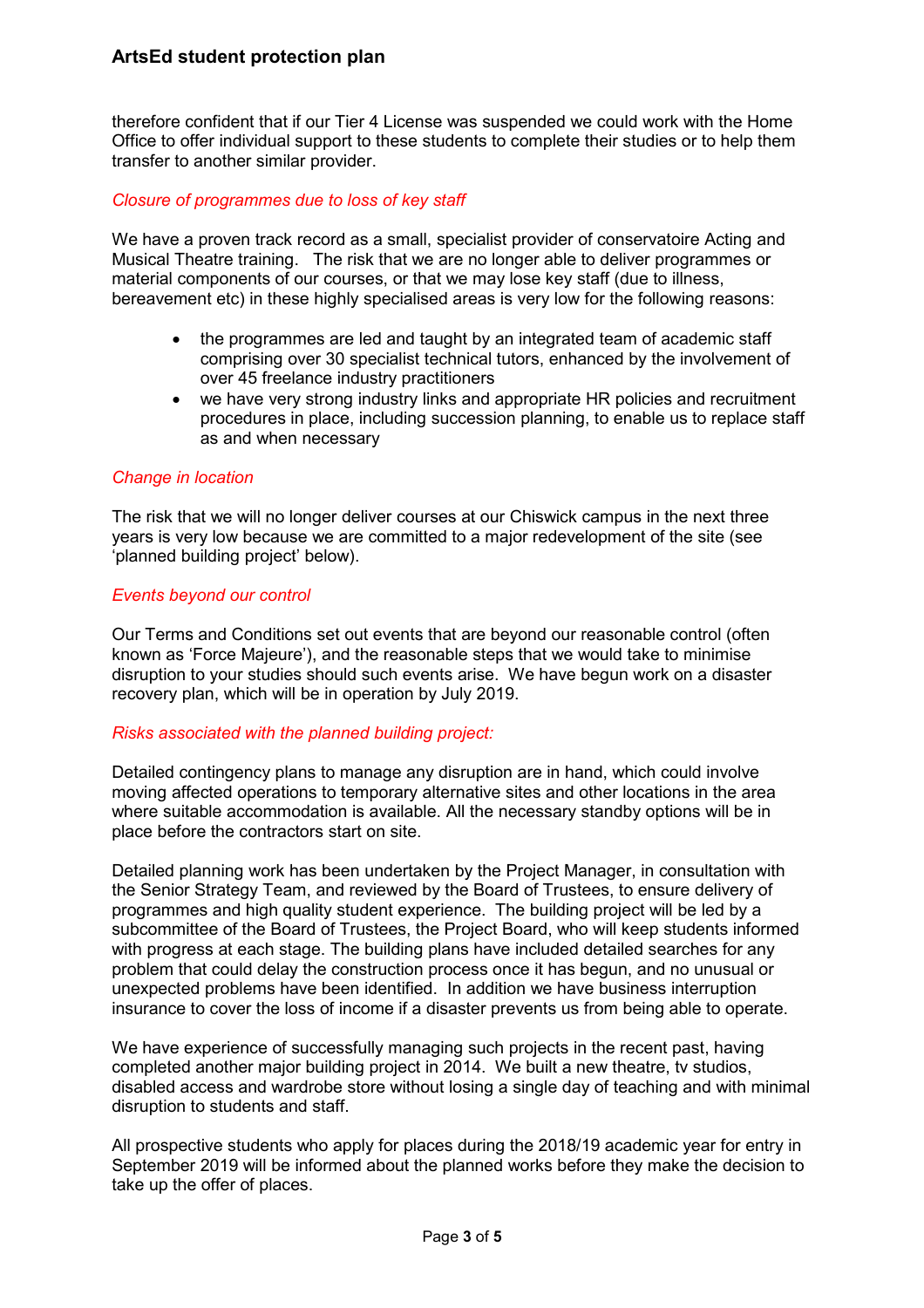# *Risks associated with the part-time Post Diploma BA Performance Studies course*

As stated above, the decision has been made to close this course after the current cohort have completed their studies and there will be no further cohorts recruited to this programme. Recruitment has steadily declined over recent years. The original purpose of the programme was to offer the opportunity to students who had completed a 3-year accredited Acting or Musical Theatre course to top up their Diploma to an undergraduate degree by undertaking a year of part-time study. Since the programme was first validated in 2004 the majority of Acting and Musical Theatre courses offered by other providers now lead to a degree qualification, so there are fewer and fewer candidates in need of this top up programme. The course has provided a very valuable route to further study for many years and we are proud of all our graduates' achievements.

The current cohort will complete their studies in March 2019. The very small number of students from this or previous years who have not completed their studies (currently two students) will be offered the following options, subject to having achieved the required number of credits:

- tutorial support from in-house and/or freelance staff
- transfer to the distance learning BA (Hons) Theatre course at the University of Surrey/GSA

**3. Information about the policy you have in place to refund tuition fees and other relevant costs to your students and to provide compensation where necessary in the event that you are no longer able to preserve continuation of study** 

If we are unable to deliver a course for reasons within ArtsEd's control, our Terms and Conditions set out that a student may have an option to cancel the contract with us and be entitled to a full refund of tuition fees, and we will use reasonable endeavours to assist the student in finding an alternative comparable programme with another Higher Education provider in the UK. ArtsEd's refund policy sets out the processes that would enable fees to be refunded to students, sponsors, or the Student Loans Company, as appropriate, in the event of a programme ceasing. This information will be published to applicants and students from 2018/19.

If ArtsEd was unable to make arrangements for students to complete their studies, study on an alternative replacement programme, or if students suffered other loss or damage as a result of the discontinuation of the programme due to circumstances within ArtsEd's reasonable control, we would consider this impact and any associated compensation claims on a case-by-case basis at that time. Cases would be considered through our Student Complaints procedure. Our ability to offer appropriate compensation in those cases would be underpinned by our financial position and the insurance cover we have in place.

We will designate part of our general reserves towards a fund to compensate students for non-continuation of courses. This will be an agenda item for the first Finance Committee meeting of the 2018/19 academic year, to ensure that adequate funds are in place by 1 August 2019.